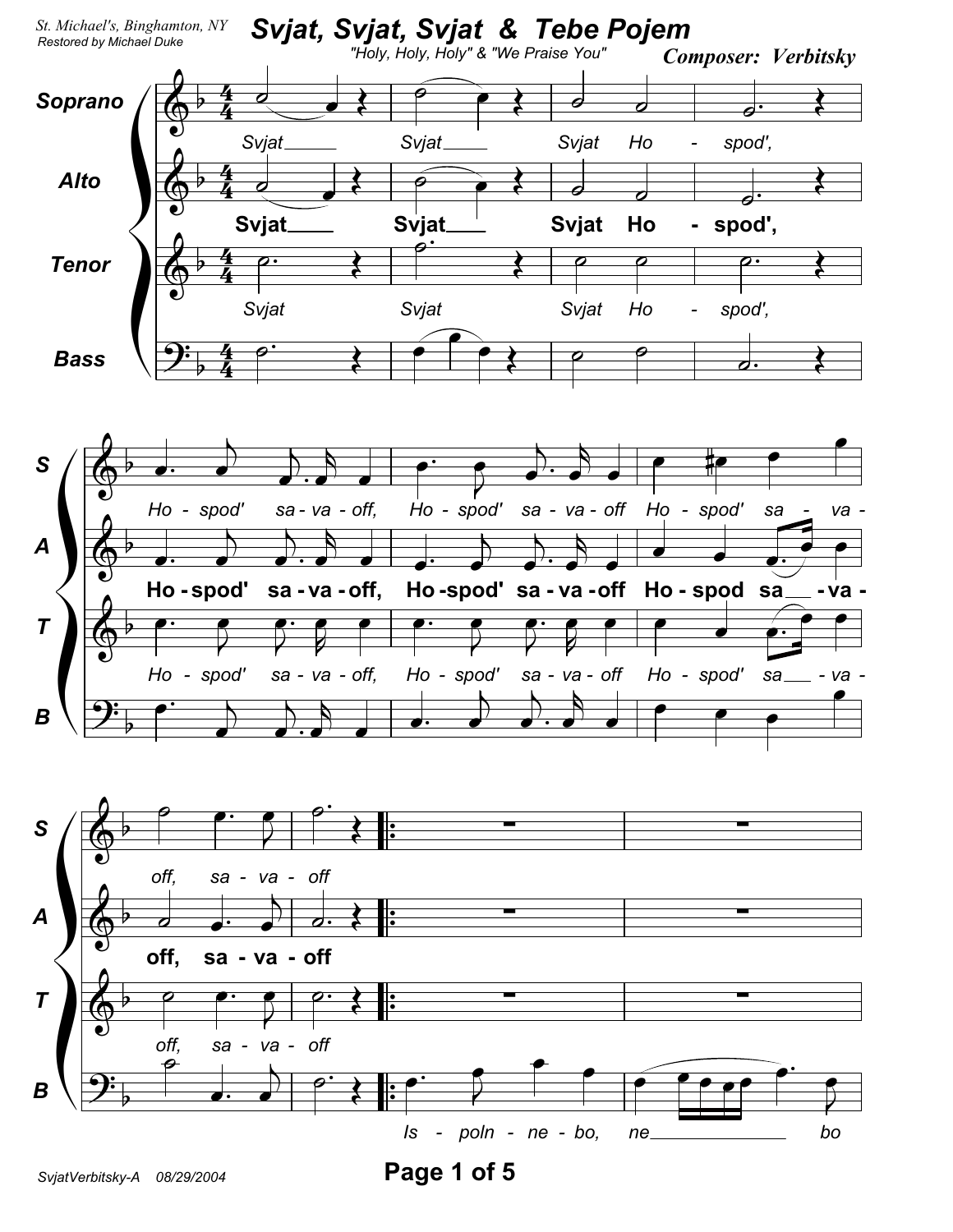```
St. Michael's, Binghamton, NY
```
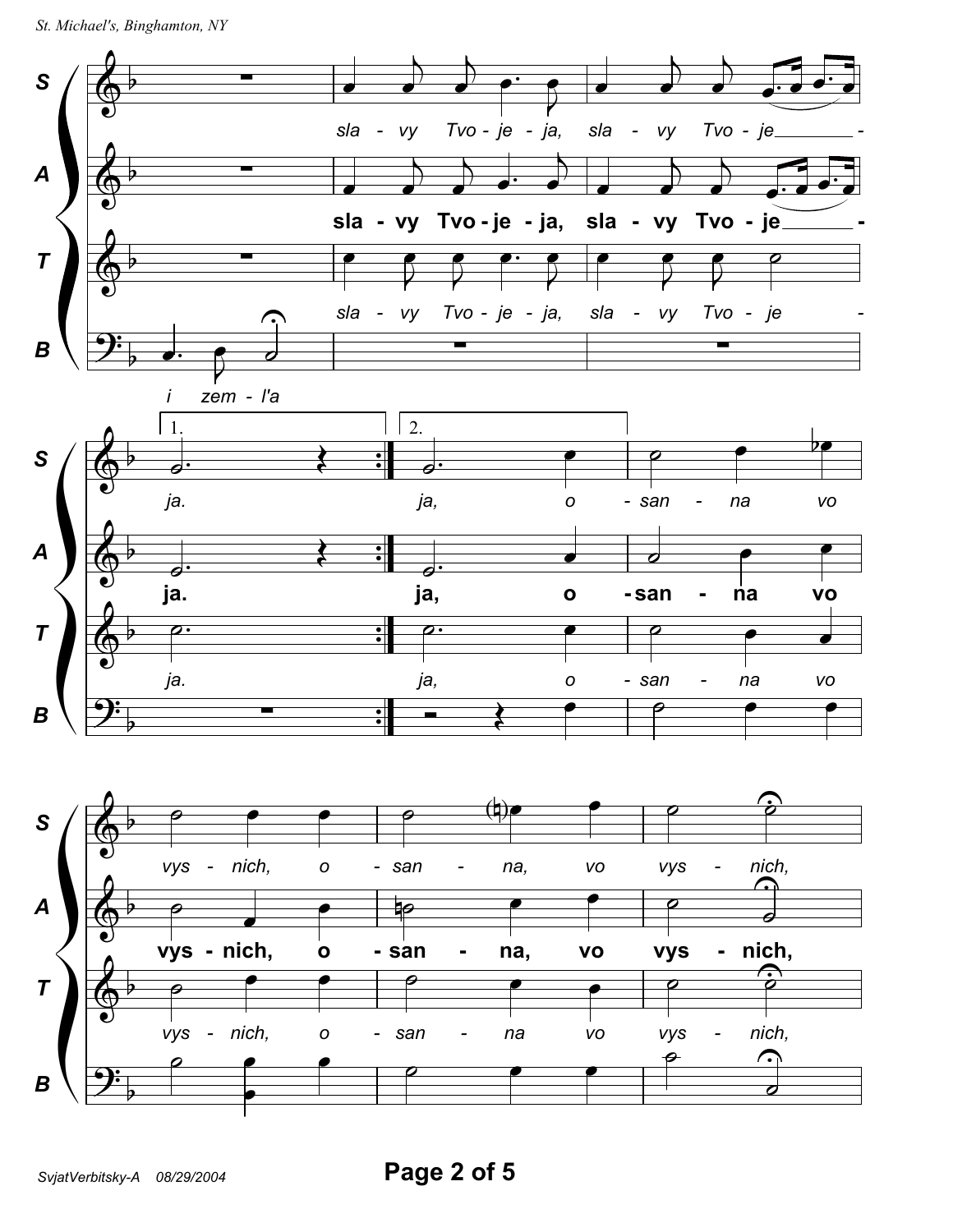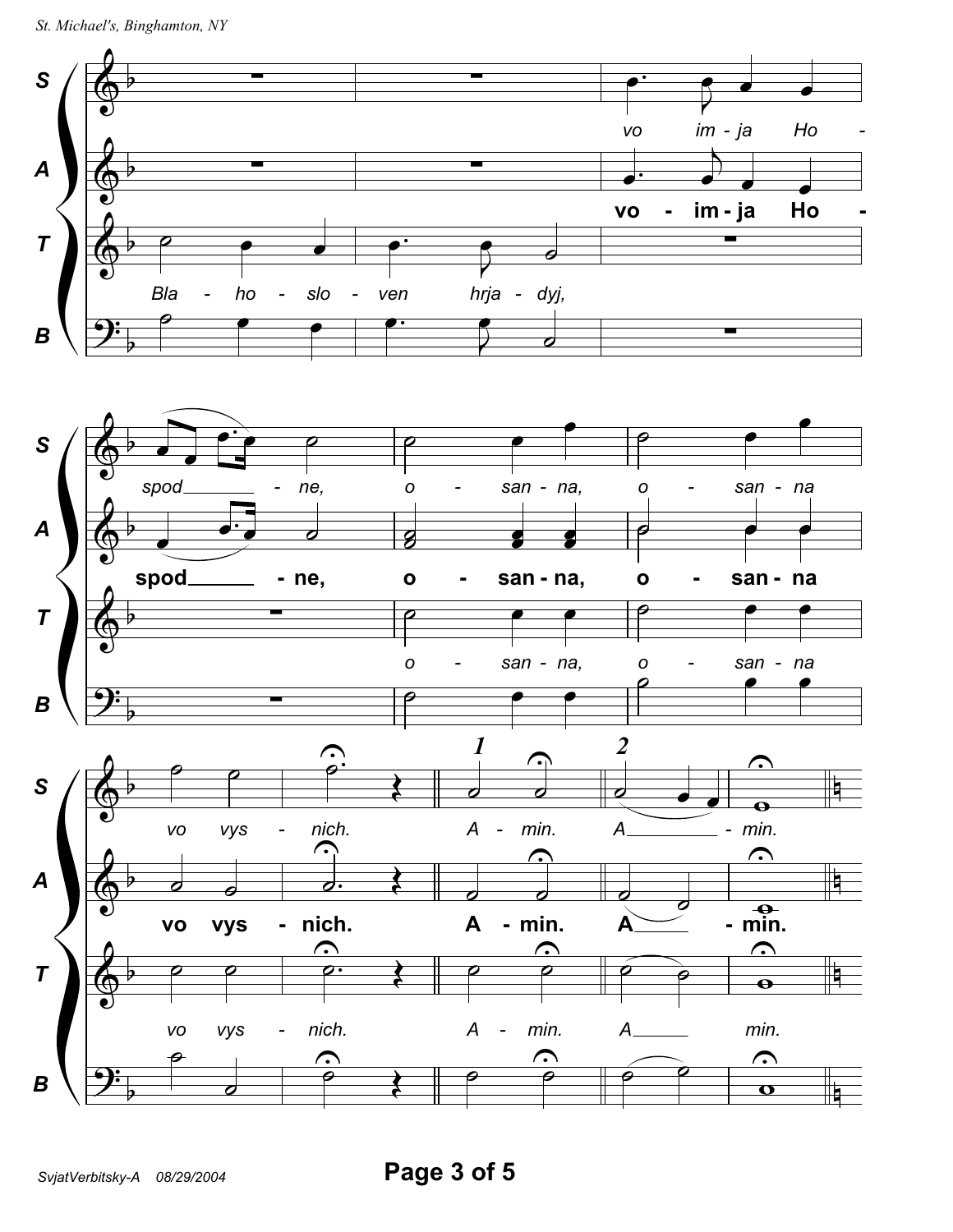